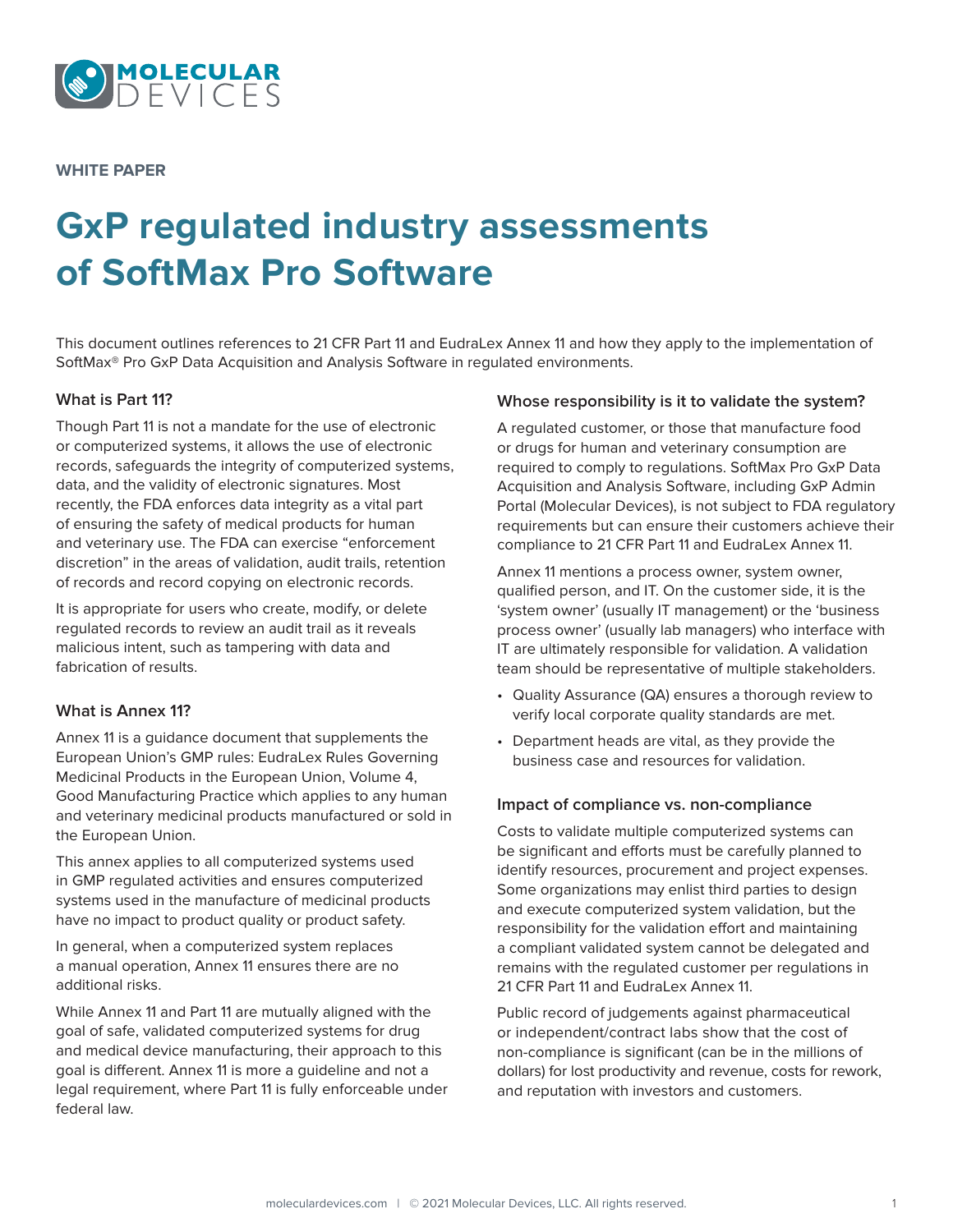Federal regulatory agencies have the authority to show up unannounced to conduct audits/investigations. If auditors find observations, they may issue verbal warnings or Form 483s. These can escalate into warning letters for more serious violations. These can lead to shutdown of manufacturing operations, or products may not be permitted for distributed within the United States.



The **Code of Federal Regulations** (CFR) is a codification of the general and permanent rules published in the Federal Register by the departments and agencies of the Federal Government.

It is divided into 50 titles that represent broad areas subject to Federal regulation.

**Title 21** of the CFR is reserved for rules regulated by the Food and Drug Administration (Dept. of Health and Human Services), the Drug Enforcement Administration (Dept. of Justice) and the Office of National Drug Control Policy.

• **Part 11** – Electronic Records; Electronic Signatures



**EUROPEAN COMMISSION** DIRECTORATE-GENERAL FOR HEALTH AND FOOD SAFETY

Medicinal Products - Quality, Safety and Efficacy

Volume 4 of "The rules governing medicinal products in the European Union" contains guidance for the interpretation of the principles and guidelines of good manufacturing practices for medicinal products for human and veterinary use.

The GMP Guide is presented in three parts and supplemented with annexes that represent broad areas subject to Federal regulation.

• **Annex 11** – Computerized Systems

# **Table 1: Assessment of 21 CFR Part 11 Compliance for SoftMax Pro GxP Software.**

| <b>Reference to 21 CFR Part 11</b>                                                                                                                                                                                                                                                                                                                                                                                                            | <b>Molecular Devices</b><br><b>Products/Services</b>                                                                                                                                                                        | <b>End User Operations</b>                                                                                                                                                                              |  |
|-----------------------------------------------------------------------------------------------------------------------------------------------------------------------------------------------------------------------------------------------------------------------------------------------------------------------------------------------------------------------------------------------------------------------------------------------|-----------------------------------------------------------------------------------------------------------------------------------------------------------------------------------------------------------------------------|---------------------------------------------------------------------------------------------------------------------------------------------------------------------------------------------------------|--|
| Subpart B - Electronic Records                                                                                                                                                                                                                                                                                                                                                                                                                |                                                                                                                                                                                                                             |                                                                                                                                                                                                         |  |
| §11.10 - Controls for Closed Systems<br>Persons who use closed systems to create, modify, maintain,<br>or transmit electronic records shall employ procedures and<br>controls designed to ensure the authenticity, integrity, and, when<br>appropriate, the confidentiality of electronic records, and to<br>ensure that the signer cannot readily repudiate the signed record<br>as not genuine. Such procedures and controls shall include: | SoftMax Pro GxP Software has<br>enhanced features that enforce<br>data integrity in electronic records<br>and electronic signatures that can<br>be demonstrated through validation<br>processes that include IQ/OQ testing. | It is the end user responsibility<br>to develop business process<br>and procedures to support<br>computerized system applications<br>in their regulated environment.                                    |  |
| (a) Validation of the system to ensure accuracy, reliability,<br>and consistent intended performance and the<br>ability to discern invalid or altered records.                                                                                                                                                                                                                                                                                | Molecular Devices Professional<br>Services team of experts provide<br>validation services to help end users<br>achieve 21 CFR Part 11 compliance.                                                                           | End users are required to validate their<br>installation and can use the vendor's<br>comprehensive Validation Guide.                                                                                    |  |
| (b) The ability to generate accurate and complete copies<br>of records in both human readable and electronic form<br>suitable for inspection, review, and copying by agency.                                                                                                                                                                                                                                                                  | SoftMax Pro GxP Software files can<br>be properly configured to generate<br>and report accurate analysis of<br>data in electronic record files.                                                                             | End users can review audit trails<br>to trace user actions within the<br>file to check for modifications<br>that happened within the file.                                                              |  |
| (c) Protection of records to enable their accurate and ready<br>retrieval throughout the records retention period.                                                                                                                                                                                                                                                                                                                            | This requirement can be satisfied<br>with careful design of system<br>architecture with controlled<br>access to the SQL database.                                                                                           | End users will establish<br>internal business process with<br>quidance for record retention,<br>back-up, and data archival.                                                                             |  |
| (d) Limiting system access to authorized individuals.                                                                                                                                                                                                                                                                                                                                                                                         | GxP Admin Portal software allows for<br>configuration of user authentication,<br>assignment of roles, and permissions<br>to control and limit system access to<br>the software and SQL database.                            | End users will establish internal<br>business process with guidance<br>for system administrators to<br>manage user accounts, role<br>permissions to control access to<br>the SQL database and software. |  |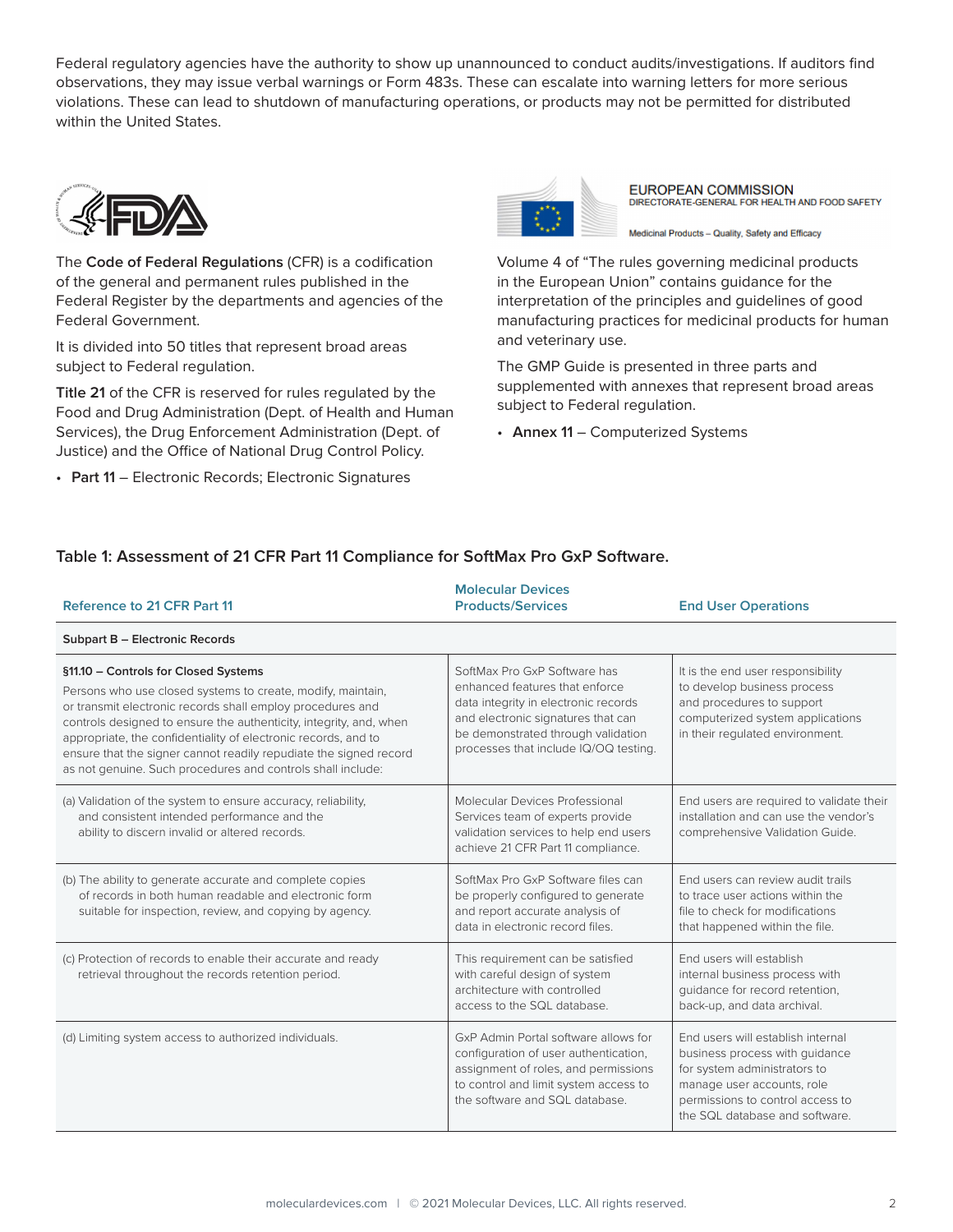| <b>Reference to 21 CFR Part 11</b>                                                                                                                                                                                                                                                                                                                                                                                                                                         | <b>Molecular Devices</b><br><b>Products/Services</b>                                                                                                                                                                               | <b>End User Operations</b>                                                                                                                                |  |  |
|----------------------------------------------------------------------------------------------------------------------------------------------------------------------------------------------------------------------------------------------------------------------------------------------------------------------------------------------------------------------------------------------------------------------------------------------------------------------------|------------------------------------------------------------------------------------------------------------------------------------------------------------------------------------------------------------------------------------|-----------------------------------------------------------------------------------------------------------------------------------------------------------|--|--|
| (e) Use of secure, computer-generated, time-stamped audit trails to<br>independently record the date and time of operator entries and<br>actions that create, modify, or delete electronic records. Record<br>changes shall not obscure previously recorded information.<br>Such audit trail documentation shall be retained for a period at<br>least as long as that required for the subject electronic records<br>and shall be available for agency review and copying. | Each SoftMax Pro GxP Software data<br>document file has its own audit trail.<br>The GxP Admin Portal software<br>maintains system audit trail information<br>that reports end user activities<br>within the software and database. | End users will establish internal<br>business process with guidance<br>for audit trail review and reporting<br>of acceptable results.                     |  |  |
| (f) Use of operational system checks to enforce permitted<br>sequencing of steps and events, as appropriate.                                                                                                                                                                                                                                                                                                                                                               | SoftMax Pro GxP Software features<br>a new document workflow which<br>has built-in checks to ensure<br>that steps are carried out in<br>sequence and documented in<br>the data document audit trail.                               | End users will establish internal<br>business process with guidance<br>for steps and events that occur<br>outside the software.                           |  |  |
| (g) Use of authority checks to enforce permitted sequencing of<br>steps and events, as appropriate.                                                                                                                                                                                                                                                                                                                                                                        | User authentication and access<br>permissions configured within<br>the GxP Admin Portal software<br>provide this functionality.                                                                                                    | End users will establish internal<br>business process with guidance<br>for system administrators to<br>manage access to the SQL<br>database and software. |  |  |
| (h) Use of device (e.g., terminal) checks to determine, as appropriate,<br>the validity of the source of data input or operational instruction.                                                                                                                                                                                                                                                                                                                            | SoftMax Pro GxP Software<br>document audit trails are available.<br>System audit trail is available in<br>GxP Admin Portal software.                                                                                               | It is the end user responsibility to<br>define device checks or audit trail<br>review processes as appropriate.                                           |  |  |
| (i) Determination that persons who develop, maintain, or use<br>electronic record/electronic signature systems have the education,<br>training, and experience to perform their assigned tasks.                                                                                                                                                                                                                                                                            | Not applicable                                                                                                                                                                                                                     | End users will establish internal<br>business process with guidance<br>on training requirements.                                                          |  |  |
| (i) The establishment of, and adherence to, written policies that<br>hold individuals accountable and responsible for actions initiated<br>under their electronic signatures, in order to deter record and<br>signature falsification.                                                                                                                                                                                                                                     |                                                                                                                                                                                                                                    | End users will establish<br>internal business process to<br>satisfy this requirement.                                                                     |  |  |
| (k) Use of appropriate controls over systems documentation including:<br>(1) Adequate controls over the distribution of, access to, and use<br>of documentation for system operation and maintenance.<br>(2) Revision and change control procedures to maintain an<br>audit trail that documents time-sequenced development<br>and modification of systems documentation.                                                                                                  |                                                                                                                                                                                                                                    | End users will establish<br>internal business process to<br>satisfy this requirement.                                                                     |  |  |
| §11.50 - Signature manifestations<br>(a) Signed electronic records shall contain information associated<br>with the signing that clearly indicates all of the following:<br>(1) The printed name of the signer;<br>(2) The date and time when the signature was executed; and<br>(3) The meaning (such as review, approval, responsibility,<br>or authorship) associated with the signature.                                                                               | Statements and document<br>audit trails are available in<br>SoftMax Pro GxP Software.<br>System audit trail is available in<br>GxP Admin Portal software.                                                                          | It is the end user responsibility to<br>establish internal business process<br>for data and audit trail review.                                           |  |  |
| §11.70 - Signature record/linking<br>Electronic signatures and handwritten signatures executed to<br>electronic records shall be linked to their respective electronic records<br>to ensure that the signatures cannot be excised, copied, or otherwise<br>transferred to falsify an electronic record by ordinary means.                                                                                                                                                  | SoftMax Pro GxP Software is<br>designed that electronic signatures<br>are linked directly to its respective<br>electronic record and cannot be<br>decoupled from the record itself.                                                | End users will establish internal<br>business process for guidance<br>on electronic signatures.                                                           |  |  |
| Subpart C - Electronic Signatures                                                                                                                                                                                                                                                                                                                                                                                                                                          |                                                                                                                                                                                                                                    |                                                                                                                                                           |  |  |
| §11.100 - General Requirements<br>(a) Each electronic signature shall be unique to one individual<br>and shall not be reused by, or reassigned to, anyone else.                                                                                                                                                                                                                                                                                                            | SoftMax Pro GxP Software is<br>designed to enforce two different<br>reviewers to sign two statements.                                                                                                                              | End users will establish<br>internal business process<br>for guidance on electronic<br>signature usage and security.                                      |  |  |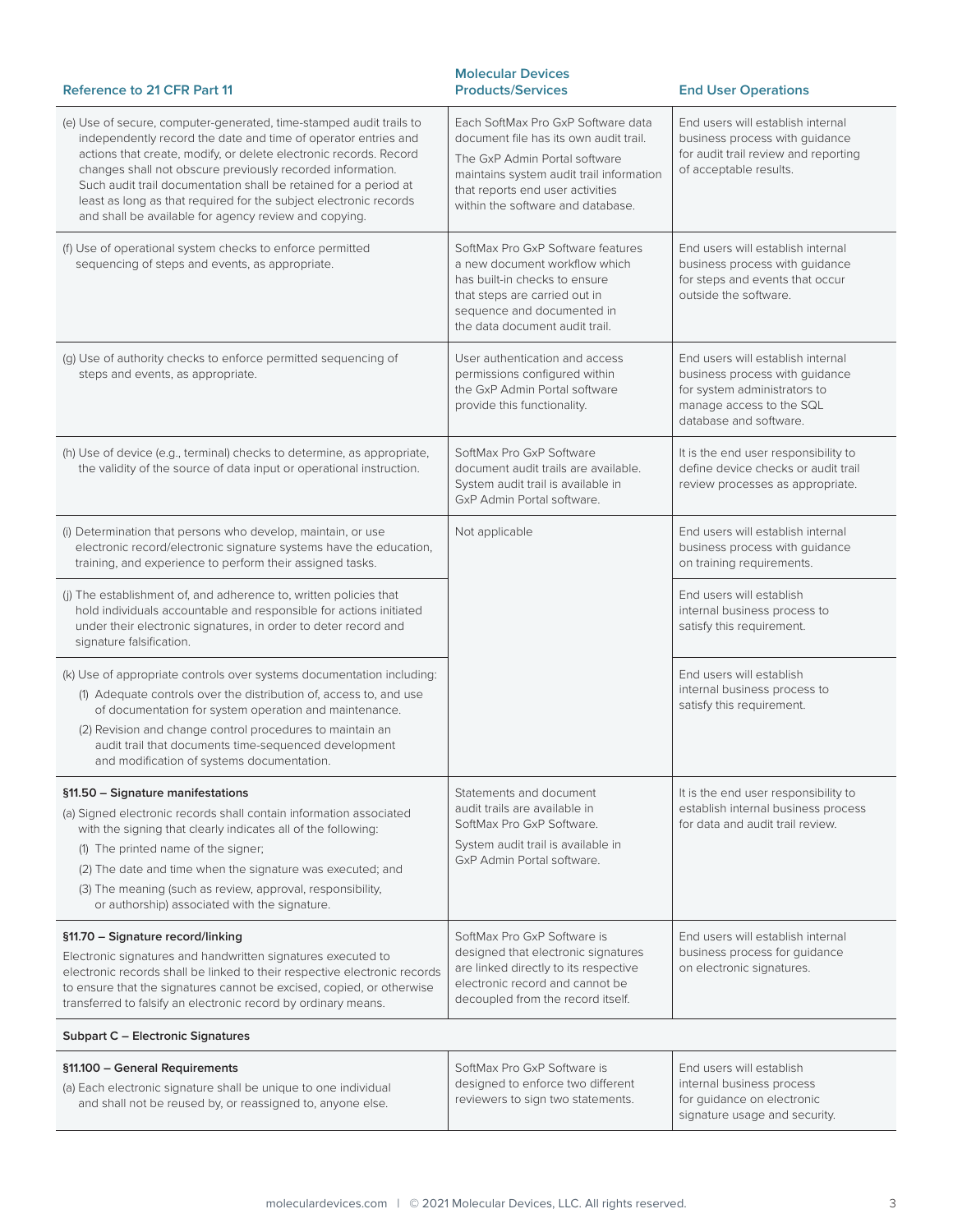| <b>Reference to 21 CFR Part 11</b>                                                                                                                                                                                                                                                                                                                                                                                                                                                                                                                                                                                                                                                                                                                                                                                                                                      | <b>Molecular Devices</b><br><b>Products/Services</b>                                                                                                                                                                       | <b>End User Operations</b>                                                                                           |  |  |
|-------------------------------------------------------------------------------------------------------------------------------------------------------------------------------------------------------------------------------------------------------------------------------------------------------------------------------------------------------------------------------------------------------------------------------------------------------------------------------------------------------------------------------------------------------------------------------------------------------------------------------------------------------------------------------------------------------------------------------------------------------------------------------------------------------------------------------------------------------------------------|----------------------------------------------------------------------------------------------------------------------------------------------------------------------------------------------------------------------------|----------------------------------------------------------------------------------------------------------------------|--|--|
| (b) Before an organization establishes, assigns, certifies, or otherwise<br>sanctions an individual's electronic signature, or any element of<br>such electronic signature, the organization shall verify the identity<br>of the individual.                                                                                                                                                                                                                                                                                                                                                                                                                                                                                                                                                                                                                            | User authentication and access<br>permissions are configured within<br>the GxP Admin Portal software.                                                                                                                      | End users will establish<br>internal business process<br>for quidance on electronic<br>signature usage and security. |  |  |
| §11.200 – Electronic Signature components and controls<br>(a) Electronic signatures that are not based upon biometrics shall:<br>(1) Employ at least two distinct identification components<br>such as an identification code and password.<br>(i) When an individual executes a series of signings during a<br>single, continuous period of controlled system access, the<br>first signing shall be executed using all electronic signature<br>components; subsequent signings shall be executed using<br>at least one electronic signature component that is only<br>executable by, and designed to be used only by, the individual.<br>(ii) When an individual executes one or more signings<br>not performed during a single, continuous period of<br>controlled system access, each signing shall be executed<br>using all of the electronic signature components. | Electronic signature functionality<br>requires the entry of both username<br>and password. Both must be<br>re-entered for each subsequent<br>application of an electronic signature.                                       |                                                                                                                      |  |  |
| (2) Be used only by their genuine owners.<br>(3) Be administered and executed to ensure that attempted use<br>of an individual's electronic signature by anyone other than its<br>genuine owner requires collaboration of two or more individuals.                                                                                                                                                                                                                                                                                                                                                                                                                                                                                                                                                                                                                      | GxP Admin Portal software allows<br>for password configuration<br>and maintenance.                                                                                                                                         |                                                                                                                      |  |  |
| §11.300 - Controls for Identification codes/passwords<br>Persons who use electronic signatures based upon use of identification<br>codes in combination with passwords shall employ controls to<br>ensure their security and integrity. Such controls shall include:                                                                                                                                                                                                                                                                                                                                                                                                                                                                                                                                                                                                    | User IDs and passwords<br>are configured in the GxP<br>Admin Portal software.                                                                                                                                              | End users will establish internal<br>business process for guidance<br>on password requirements.                      |  |  |
| (a) Maintaining the uniqueness of each combined identification<br>code and password, such that no two individuals have the<br>same combination of identification code and password.                                                                                                                                                                                                                                                                                                                                                                                                                                                                                                                                                                                                                                                                                     | GxP Admin Portal software<br>will not allow for identical<br>usernames to be created.                                                                                                                                      | End users will establish internal<br>business process for guidance<br>on password requirements.                      |  |  |
| (b) Ensuring that identification code and password issuances are<br>periodically checked, recalled, or revised (e.g., to cover such<br>events as password aging).                                                                                                                                                                                                                                                                                                                                                                                                                                                                                                                                                                                                                                                                                                       | Password aging can be configured<br>in the GxP Admin Portal software.                                                                                                                                                      |                                                                                                                      |  |  |
| (c) Following loss management procedures to electronically deauthorize<br>lost, stolen, missing, or otherwise potentially compromised tokens,<br>cards, and other devices that bear or generate identification<br>code or password information, and to issue temporary or<br>permanent replacements using suitable, rigorous controls.                                                                                                                                                                                                                                                                                                                                                                                                                                                                                                                                  | User access can be deactivated<br>and passwords can be reset in the<br>GxP Admin Portal software. Token<br>access is not used by SoftMax Pro<br>GxP Software nor can it be configured<br>in the GxP Admin Portal software. |                                                                                                                      |  |  |
| (d) Use of transaction safeguards to prevent unauthorized use<br>of passwords and/or identification codes, and to detect and<br>report in an immediate and urgent manner any attempts<br>at their unauthorized use to the system security unit,<br>and, as appropriate, to organizational management.                                                                                                                                                                                                                                                                                                                                                                                                                                                                                                                                                                   | The GxP Admin Portal software can<br>be configured to lock a user account<br>after a defined number of unsuccessful<br>login attempts, and be captured<br>in a System Audit Trail report.                                  |                                                                                                                      |  |  |
| (e) Initial and periodic testing of devices, such as tokens or<br>cards, that bear or generate identification code or password<br>information to ensure that they function properly and<br>have not been altered in an unauthorized manner.                                                                                                                                                                                                                                                                                                                                                                                                                                                                                                                                                                                                                             | Token access is not used by<br>SoftMax Pro GxP Software nor<br>can it be configured in the GxP<br>Admin Portal software.                                                                                                   | Not applicable                                                                                                       |  |  |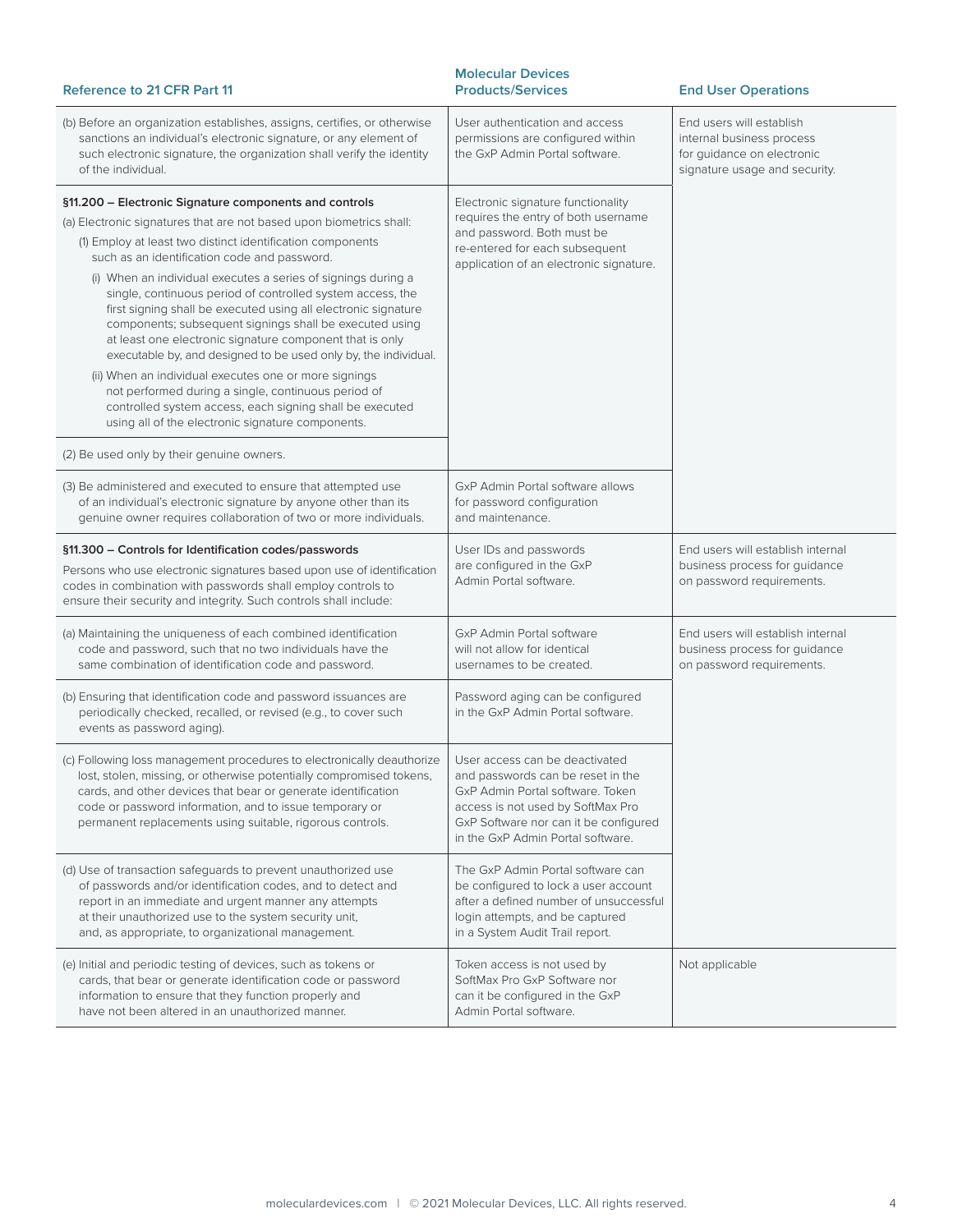# **Table 2: Assessment of EudraLex Volume 4 (Annex 11) Compliance for SoftMax Pro GxP Software.**

| <b>Reference to EMA Annex 11</b><br>General                                                                                                                                                                                                                                                                                                                                                                                                                                                                                             | <b>Molecular Devices</b><br><b>Products/Services</b>                                                                                                                                                                                          | <b>End User Operations</b>                                                                                                                                                                                        |  |  |
|-----------------------------------------------------------------------------------------------------------------------------------------------------------------------------------------------------------------------------------------------------------------------------------------------------------------------------------------------------------------------------------------------------------------------------------------------------------------------------------------------------------------------------------------|-----------------------------------------------------------------------------------------------------------------------------------------------------------------------------------------------------------------------------------------------|-------------------------------------------------------------------------------------------------------------------------------------------------------------------------------------------------------------------|--|--|
| 1. Risk management<br>Risk management should be applied throughout the lifecycle<br>of the computerized system, taking into account patient<br>safety, data integrity and product quality. As part of a risk<br>management system, decisions on the extent of validation<br>and data integrity controls should be based on a justified and<br>documented risk assessment of the computerized system.                                                                                                                                    | Not applicable                                                                                                                                                                                                                                | It is the end user responsibility to<br>perform risk management activities<br>related to their computerized system.                                                                                               |  |  |
| 2. Personnel<br>There should be close cooperation between all relevant personnel<br>such as Process Owner, System Owner, Qualified Persons and IT.<br>All personnel should have appropriate qualifications, level of access<br>and defined responsibilities to carry out their assigned duties.                                                                                                                                                                                                                                         |                                                                                                                                                                                                                                               | It is the end user responsibility<br>to identify these personas.                                                                                                                                                  |  |  |
| 3. Suppliers and Service Providers<br>3.1 When third parties (e.g. suppliers, service providers) are used<br>e.g. to provide, install, configure, integrate, validate, maintain (e.g.<br>via remote access), modify or retain a computerized system or<br>related service or for data processing, formal agreements must<br>exist between the manufacturer and any third parties, and these<br>agreements should include clear statements of the responsibilities<br>of the third party. IT-departments should be considered analogous. | Molecular Devices provides<br>customized software validation<br>services that could include<br>automated processes.<br>Molecular Devices certified<br>Field Service Engineers (FSEs)<br>provide IQ/OQ or PM/OQ<br>services for plate readers. | It is the end user responsibility to<br>establish internal business process<br>for quidance and requirements for<br>suppliers and service providers<br>based on their risk assessment<br>of computerized systems. |  |  |
| 4. Validation<br>4.2 Validation documentation should include change control records<br>(if applicable) and reports on any deviations observed during the<br>validation process.                                                                                                                                                                                                                                                                                                                                                         | Molecular Devices certified<br>Field Service Engineers (FSEs)<br>provide a signed report of the<br>completed software IQ/OQ.                                                                                                                  | It is the end user responsibility to<br>maintain validation documentation<br>to support this requirement.                                                                                                         |  |  |
| 4.4 User Requirements Specifications should describe the<br>required functions of the computerized system and be based<br>on documented risk Assessment and GMP impact. User<br>requirements should be traceable throughout the life-cycle.                                                                                                                                                                                                                                                                                             | Not applicable                                                                                                                                                                                                                                | It is the end user responsibility<br>to maintain their own User<br>Requirements Specifications to<br>support this requirement.                                                                                    |  |  |
| 4.5 The regulated user should take all reasonable steps, to<br>ensure that the system has been developed in accordance<br>with an appropriate quality management system. The<br>supplier should be assessed appropriately.                                                                                                                                                                                                                                                                                                              |                                                                                                                                                                                                                                               | It is the end user responsibility to<br>ensure their quality management<br>system supports this requirement.                                                                                                      |  |  |
| 4.7 Evidence of appropriate test methods and test scenarios<br>should be demonstrated. Particularly, system (process)<br>parameter limits, data limits and error handling should be<br>considered. Automated testing tools and test environments<br>should have documented assessments for their adequacy.                                                                                                                                                                                                                              | SoftMax Pro GxP Software has<br>built-in protocol files that work with<br>the SpectraTest Validation plates.<br>SoftMax Pro GxP Software allows<br>for customizable protocol files.                                                           | End users can create/modify protocol<br>files based on their test method and<br>assay acceptability requirements.                                                                                                 |  |  |
| 7. Data Storage<br>7.1 Data should be secured by both physical and electronic<br>means against damage. Stored data should be checked<br>for accessibility, readability and accuracy. Access to data<br>should be ensured throughout the retention period.                                                                                                                                                                                                                                                                               | SoftMax Pro GxP Software introduces<br>controlled access to a secure SQL<br>database for storage of data.                                                                                                                                     | It is the end user responsibility to<br>establish internal business process<br>for guidance on data storage<br>procedures and requirements.                                                                       |  |  |
| 7.2 Regular back-ups of all relevant data should be done. Integrity<br>and accuracy of backup data and the ability to restore the data<br>should be checked during validation and monitored periodically.                                                                                                                                                                                                                                                                                                                               | Not applicable                                                                                                                                                                                                                                | It is the end user responsibility to<br>establish internal business process<br>for guidance on data back-up<br>procedures and requirements.                                                                       |  |  |
| 8. Printouts<br>8.1 It should be possible to obtain clear printed copies of<br>electronically stored data.                                                                                                                                                                                                                                                                                                                                                                                                                              | SoftMax Pro GxP Software allows<br>the printing of sections, including<br>the audit trail in PDF format.                                                                                                                                      | It is the end user responsibility to<br>establish internal business process for<br>guidance on printing of electronic files.                                                                                      |  |  |
| 8.2 For records supporting batch release it should be<br>possible to generate printouts indicating if any of the<br>data has been changed since the original entry.                                                                                                                                                                                                                                                                                                                                                                     | SoftMax Pro GxP Software allows<br>the printing of sections, including<br>the audit trail in PDF format.                                                                                                                                      | It is the end user responsibility to<br>establish internal business process for<br>guidance on printing of electronic files.                                                                                      |  |  |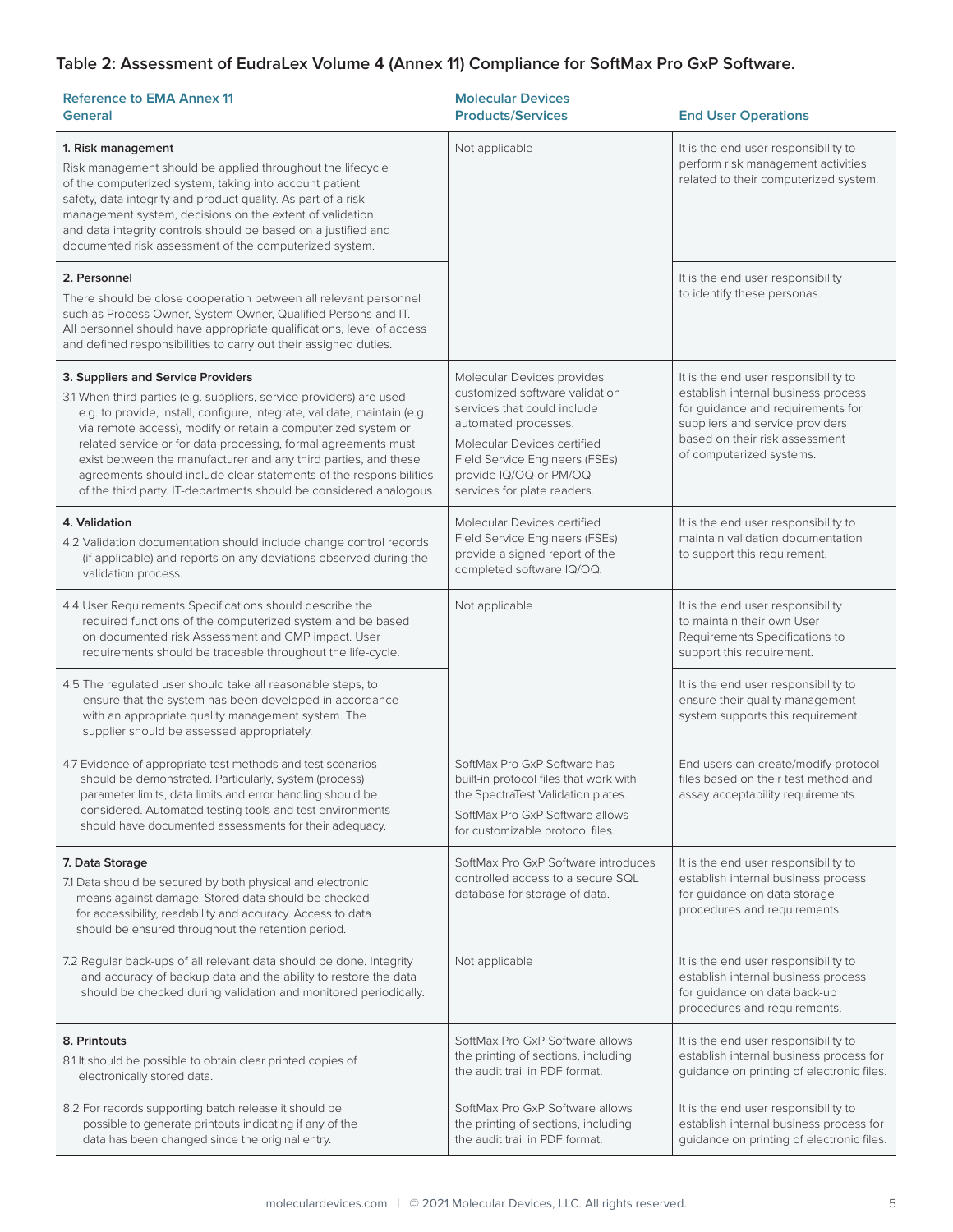| <b>Reference to EMA Annex 11</b><br><b>General</b>                                                                                                                                                                                                                                                                                                                                                                                                                                                                     | <b>Molecular Devices</b><br><b>Products/Services</b>                                                                                                                                                                                                                                                        | <b>End User Operations</b>                                                                                                       |  |
|------------------------------------------------------------------------------------------------------------------------------------------------------------------------------------------------------------------------------------------------------------------------------------------------------------------------------------------------------------------------------------------------------------------------------------------------------------------------------------------------------------------------|-------------------------------------------------------------------------------------------------------------------------------------------------------------------------------------------------------------------------------------------------------------------------------------------------------------|----------------------------------------------------------------------------------------------------------------------------------|--|
| 9. Audit Trails<br>Consideration should be given, based on a risk assessment,<br>to building into the system the creation of a record of all GMP-<br>relevant changes and deletions (a system generated "audit trail").<br>For change or deletion of GMP-relevant data The reason should<br>be documented. Audit trails need to be available and convertible<br>to a generally intelligible form and regularly reviewed.                                                                                               | GxP Admin Portal software features<br>the system audit trail which can<br>generate a printed report.                                                                                                                                                                                                        | It is the end user responsibility to<br>establish internal business process for<br>guidance on audit trails and reviews.         |  |
| 10. Change and configuration management<br>Any changes to a computerized system including system<br>configurations should only be made in a controlled manner in<br>accordance with a defined procedure.                                                                                                                                                                                                                                                                                                               | Not applicable                                                                                                                                                                                                                                                                                              | It is the end user responsibility<br>to establish internal business<br>process with guidance for<br>change control requirements. |  |
| 11. Periodic evaluation<br>Computerized systems should be periodically evaluated to confirm<br>that they remain in a valid state and are compliant with GMP. Such<br>evaluations should include, where appropriate, the current range of<br>functionality, deviation records, incidents, problems, upgrade history,<br>performance, reliability, security and validation status reports.                                                                                                                               |                                                                                                                                                                                                                                                                                                             | It is the end user responsibility to<br>establish internal business process<br>with guidance to fulfill this requirement.        |  |
| 12. Security<br>12.1 Physical and/or logical controls should be in place to restrict<br>access to computerized system to authorized persons.<br>Suitable methods of preventing unauthorized entry to the<br>system may include the use of keys, pass cards, personal<br>codes with passwords, biometrics, restricted access<br>to computer equipment and data storage areas.                                                                                                                                           | User IDs and passwords<br>are configured in the GxP<br>Admin Portal software.<br>User access can be deactivated<br>and passwords can be reset in the<br>GxP Admin Portal software. Token<br>access is not used by SoftMax Pro<br>GxP Software nor can it be configured<br>in the GxP Admin Portal software. | It is the end user responsibility to<br>establish internal business process for<br>guidance on password requirements.            |  |
| 12.3 Creation, change, and cancellation of access authorizations<br>should be recorded.                                                                                                                                                                                                                                                                                                                                                                                                                                | GxP Admin Portal software allows<br>the administration of user accounts/<br>passwords and all activities thereof,<br>are captured in the system audit trail.                                                                                                                                                |                                                                                                                                  |  |
| 12.4 Management systems for data and for documents should<br>be designed to record the identity of operators entering.<br>changing, confirming or deleting data including date and time.                                                                                                                                                                                                                                                                                                                               | SoftMax Pro GxP Software and<br>GxP Admin Portal software provide<br>robust audit trail capabilities<br>that fulfill this requirement.                                                                                                                                                                      | It is the end user responsibility to<br>establish internal business process<br>for appropriate review of audit trails.           |  |
| 14. Electronic Signature<br>Electronic records may be signed electronically. Electronic signatures<br>are expected to:<br>a. have the same impact as hand-written signatures within the<br>boundaries of the company<br>b. be permanently linked to their respective record<br>c. include the time and date that they were applied                                                                                                                                                                                     | Statements and audit trail features<br>of SoftMax Pro GxP Software<br>satisfy this requirement.                                                                                                                                                                                                             | It is the end user responsibility to<br>establish internal business process<br>for data and audit trail review.                  |  |
| 16. Business Continuity<br>For the availability of computerized systems supporting critical<br>processes, provisions should be made to ensure continuity of support<br>for those processes in the event of a system breakdown (e.g. a manual<br>or alternative system). The time required to bring the alternative<br>arrangements into use should be based on risk and appropriate<br>for a particular system and the business process it supports. These<br>arrangements should be adequately documented and tested. | Not applicable                                                                                                                                                                                                                                                                                              | It is the end user responsibility to<br>establish internal business process<br>for business continuity requirements.             |  |
| 17. Archiving<br>Data may be archived. This data should be checked for accessibility,<br>readability and integrity. If relevant changes are to be made to<br>the system (e.g. computer equipment or programs), then the<br>ability to retrieve the data should be ensured and tested.                                                                                                                                                                                                                                  | SoftMax Pro GxP Software introduces<br>controlled access to a secure SQL<br>database for storage of data.                                                                                                                                                                                                   | It is the end user responsibility to<br>establish internal business process<br>for data archival requirements.                   |  |